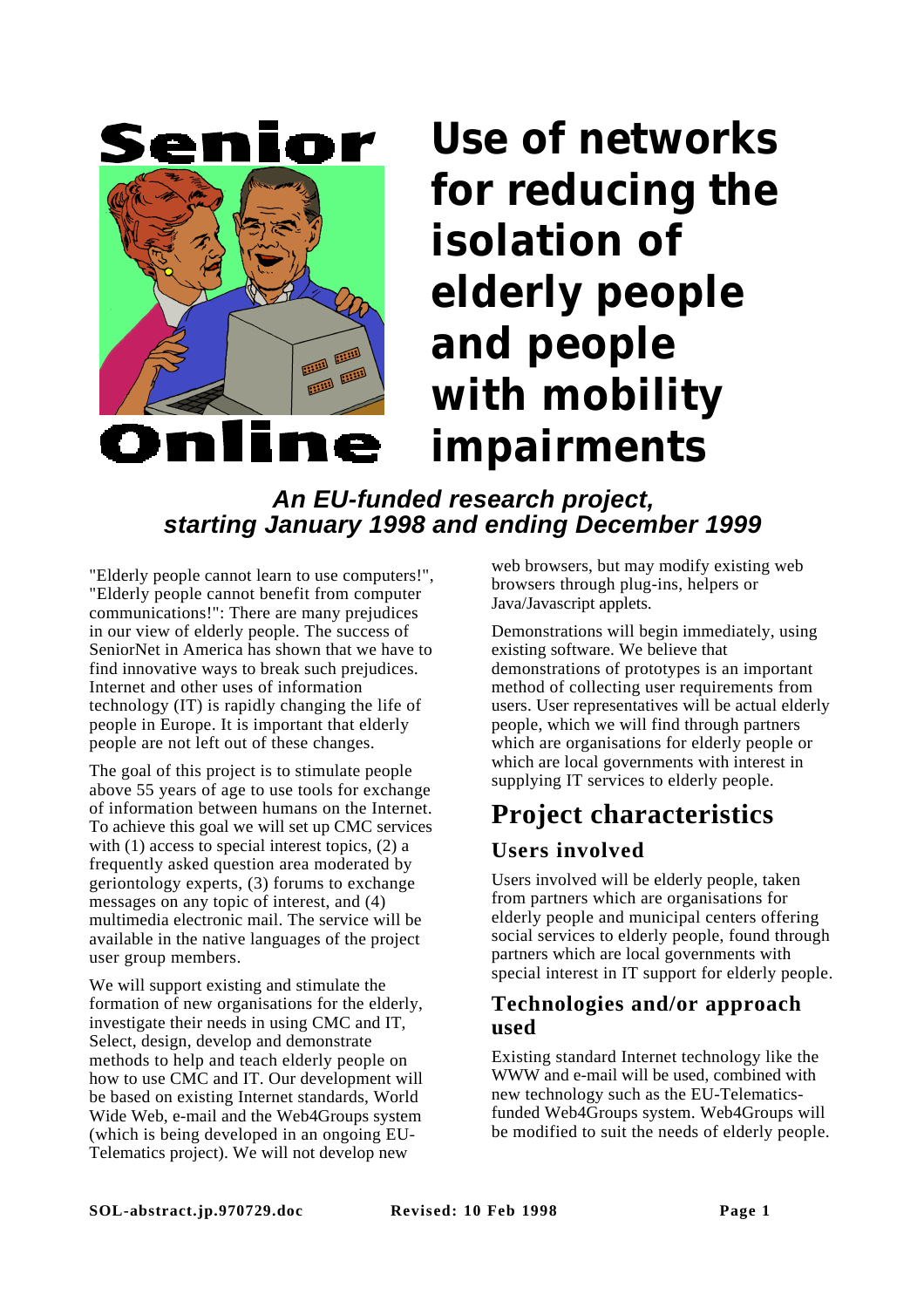# **Expected benefits for the citizens**

Caretakers, friends and relatives will benefit from SeniorOnline since it will facilitate their contacts with elderly people. Local governments will be aided in their contacts with elderly citizens.

#### **Expected benefits for the users of the application**

Elderly people will have more contacts and be less isolated. They will be able to benefit from the IT revolution instead of being left out from it. We expect that SeniorOnline will also increase face-to-face contacts for elderly people.

#### **Expected benefits for the European Industries**

Several of the present partners of the Web4Groups consortium are planning to further develop Web4Groups into a marketable product. SeniorOnline will open up new markets for their product.

# **Contribution to EU-policies**

SeniorOnline will be a distributed service, which provides good local communication but also good communication at large distances across international borders. The lack of dependence on geographical borders will stimulate understanding between people in different countries.

# **Short project description**

#### **Issues to be solved**

- Reduce the loneliness and isolation of older people
- Awaken the interest in CMC and IT technology among older people
- Stimulate the age-link philosophy by interactive communication between elderly and younger people
- Let older people communicate with each other aided by information technology
- Improve the autonomy and quality of life of the elderly people and stimulate their integration into our society
- Reduce the reliance on caretakers
- Allow older people to communicate interactively with caretakers and local governments
- Reduce the costs of social support services for the elderly

• Allow older people to get social support through information technology

## **Project methods**

SeniorOnline will stimulate people above 55 years to use information technology and the Internet. To achieve this goal, the project will

- 1. Support existing organisations for the elderly.
- 2. Stimulate the formation of organisations for elderly people interested in information technology and the Internet, such as SeniorNet.
- 3. Investigate the special needs of elderly people in using CMC and IT.
- 4. Select technology of special value for elderly people.
- 5. Develop, demonstrate and use methods to teach elderly people on how to use CMC and IT.
- 6. Develop Internet tools for communication with and between elderly people, based on existing Internet standards, World Wide Web, e-mail and the Web4Groups system (which is being developed in an ongoing EU-Telematics project).

## **Why SeniorOnline is needed**

Nearly a quarter of the population of the EU (73,000,000 people) is 55 years or older. The majority are retired. Adjustment to retirement is often difficult for a number of reasons. Of these the lack of social contacts can be particularly damaging. This may begin with loss of work colleagues, which can often produce feelings of depression and isolation. Reduction of mobility can cause additional difficulties in establishing social contacts. Other losses which older people regularly face are deaths of spouses, relatives and friends. Life-events such as these are particularly hard to cope with, if a social support system is not in place. The Internet is a proven medium for social interchange, especially via email and newsgroups, but the access facilities are too complicated for most older people. The success of SeniorNet in America, which already has branches in Sweden, New Zealand and Mexico, shows that elderly people are willing and interested in using computers for communication. The first European branch of SeniorNet (in Sweden) is a partner in this project.

*Many European governments are spending much money to spread usage and knowledge of*